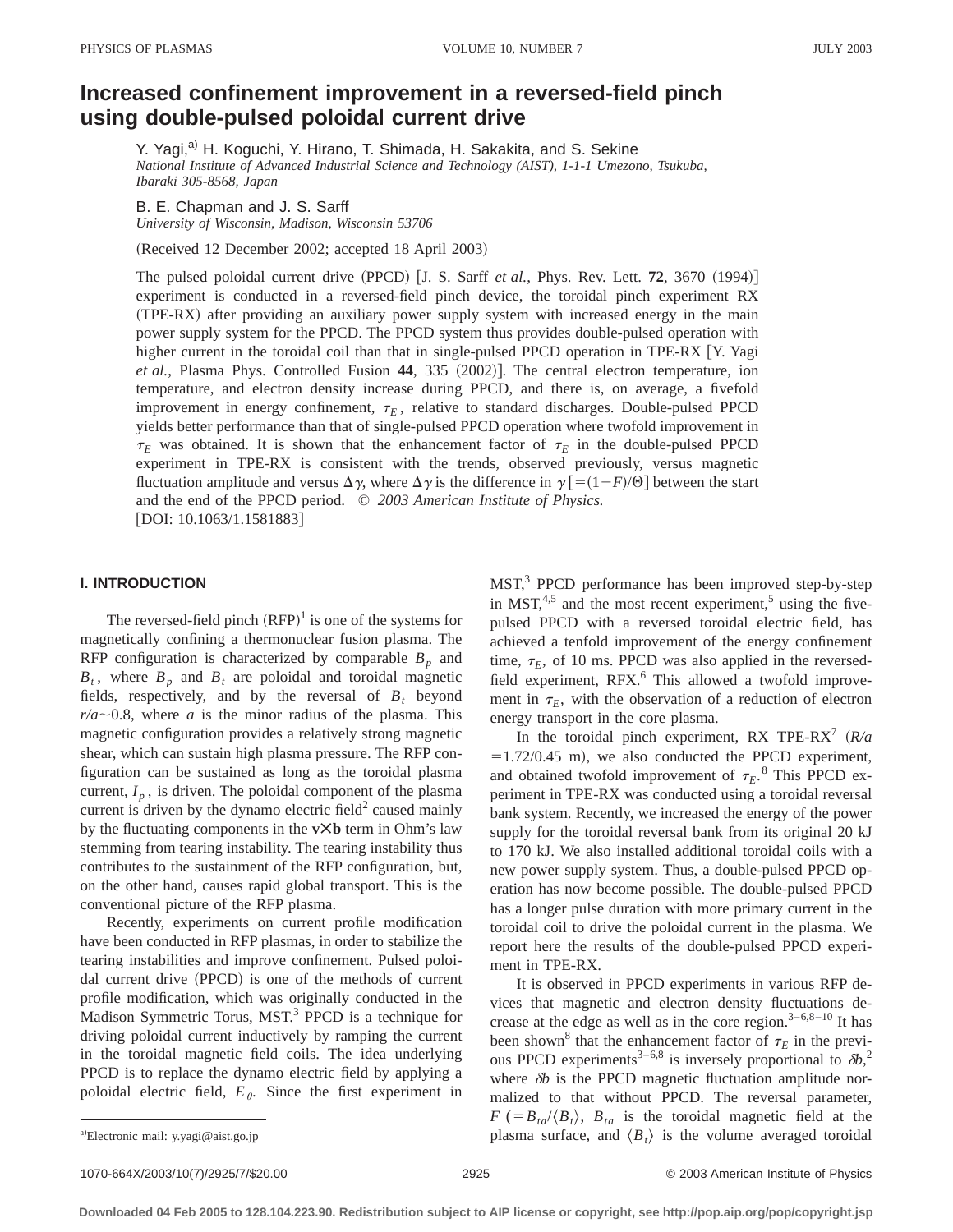field) is lowered, and the pinch parameter,  $\Theta$  (= $B_{pa}/\langle B_t \rangle$ ,  $B_{pa}$  is the poloidal magnetic field on the plasma surface) increases. The RFP configuration is greatly but transiently changed during PPCD. It is shown that the enhancement factor of  $\tau_E$  increases linearly with  $\Delta \gamma$ ,<sup>11</sup> where  $\Delta \gamma$  is the difference in  $\gamma$  [=(1-*F*)/ $\Theta$ ] at the start and the end of PPCD. We show that the present work is consistent with the trend of the enhancement factor of  $\tau_E$  versus  $\delta b^2$  and  $\Delta \gamma$ .

The scope of the paper is as follows. The operating conditions and waveforms of the fundamental parameters in the PPCD and two kinds of standard discharge are described in Sec. II. Comparisons of the global confinement properties and magnetic fluctuation amplitudes between PPCD and standard discharges are shown in Secs. III and IV, respectively. The discussion and conclusion are given in Secs. V and VI.

#### **II. PPCD AND STANDARD DISCHARGES**

PPCD is conducted by driving current in the toroidal field windings to increase transiently the toroidal magnetic field reversal. Repetitions of transiently increasing  $B_{ta}$  can be applied to achieve a long PPCD period. The double-pulsed PPCD experiment in TPE-RX, hereafter called PPCD, is conducted using the auxiliary toroidal field system and the main toroidal reversal bank system in TPE-RX. The auxiliary toroidal field system consists of 16 evenly spaced coils of 4 turns each. Each coil has an independent power supply which has a 15.8 kJ capacitor bank of 100 V maximum working voltage. All 16 of the power supplies are simultaneously triggered in the PPCD experiment. Then the main toroidal reversal bank is triggered to superimpose the current in the 32 main toroidal coils (one turn each, connected in series). The trigger timing for the two power supplies is adjusted so that the soft-x-ray signal,  $I_{sx}$ , statistically becomes as large as possible. Before triggering the first PPCD pulse, toroidal reversal is maintained by the image current in the vacuum vessel, reacting to the increase of the toroidal flux during the current-rising phase of 20 ms. Therefore, the first PPCD pulse must be triggered before the image current decays, i.e., before  $F$  becomes zero, at around  $t=20$  ms. From the previous work in  $MST$ ,<sup>5</sup> it is known that a key factor in operating PPCD is keeping the polarity of  $E_{\ell}$  in the direction that drives the plasma current to sustain the RFP configuration, where  $E_{\ell}$  is the parallel electric field on the plasma surface. We have also confirmed the importance of maintaining positive *E*// in PPCD in TPE-RX. Namely, maintaining positive  $E_{\ell}$  in PPCD is necessary in order to avoid severe relaxation events which deteriorate confinement. Thus, we have optimized the trigger timing at  $t=17$  and 21 ms for first and second PPCD pulse. It is shown below that the improvement due to PPCD lasts until  $t=27$  ms, on average, and the smaller improvement follows until  $t=33$  ms in the post PPCD phase. We have conducted PPCD experiments at  $I_p$ =250, 300, 350, and 400 kA, and found that the best performance in terms of  $I_{sx}$  was obtained at  $I_p$ =350 kA. In this paper, we present the result obtained at  $I_p$ =350 kA with a deuterium fill pressure of 0.3–0.4 mTorr, which is the lowest possible startup pressure in TPE-RX. The equilibrium is



FIG. 1. Shot-averaged waveforms of the toroidal plasma current,  $I_p$  (a), toroidal electric field,  $E_{\phi}$  (b), poloidal electric field,  $E_{\theta}$  (c), parallel electric field,  $E_{//}$  (d), reversal parameter,  $F$  (e) and pinch parameter,  $\Theta$  (f) for PPCD (solid line), Std1 (long-dashed line) and Std2 (dashed line) plasmas.

maintained by the conductive shell system, and the error field at the thick shell gap is feedback controlled.

We compare three types of plasma. The first utilizes PPCD, and the other two are standard discharges without PPCD. In PPCD, we switch off the poloidal flat-top  $(I_p$  sustainment) bank in order to help sustain  $E_{\ell}$  at the right polarity. $5$  One of the standard cases (Std1) utilizes the poloidal flat-top bank while the other (Std2) does not (like the PPCD plasmas). We present the two standard cases in order to clarify the effect of the  $I_p$  waveform. We conducted 66 PPCD discharges and 39 Std1 and 38 Std2 discharges.

Figure 1 shows the shot-averaged waveforms of the three plasma types. Figure 1(a) shows that  $I_p$  has a rounded waveform in PPCD and Std2 and that  $I_p$  in PPCD is slightly less than that in Std2, while  $I_p$  is sustained and the discharge

**Downloaded 04 Feb 2005 to 128.104.223.90. Redistribution subject to AIP license or copyright, see http://pop.aip.org/pop/copyright.jsp**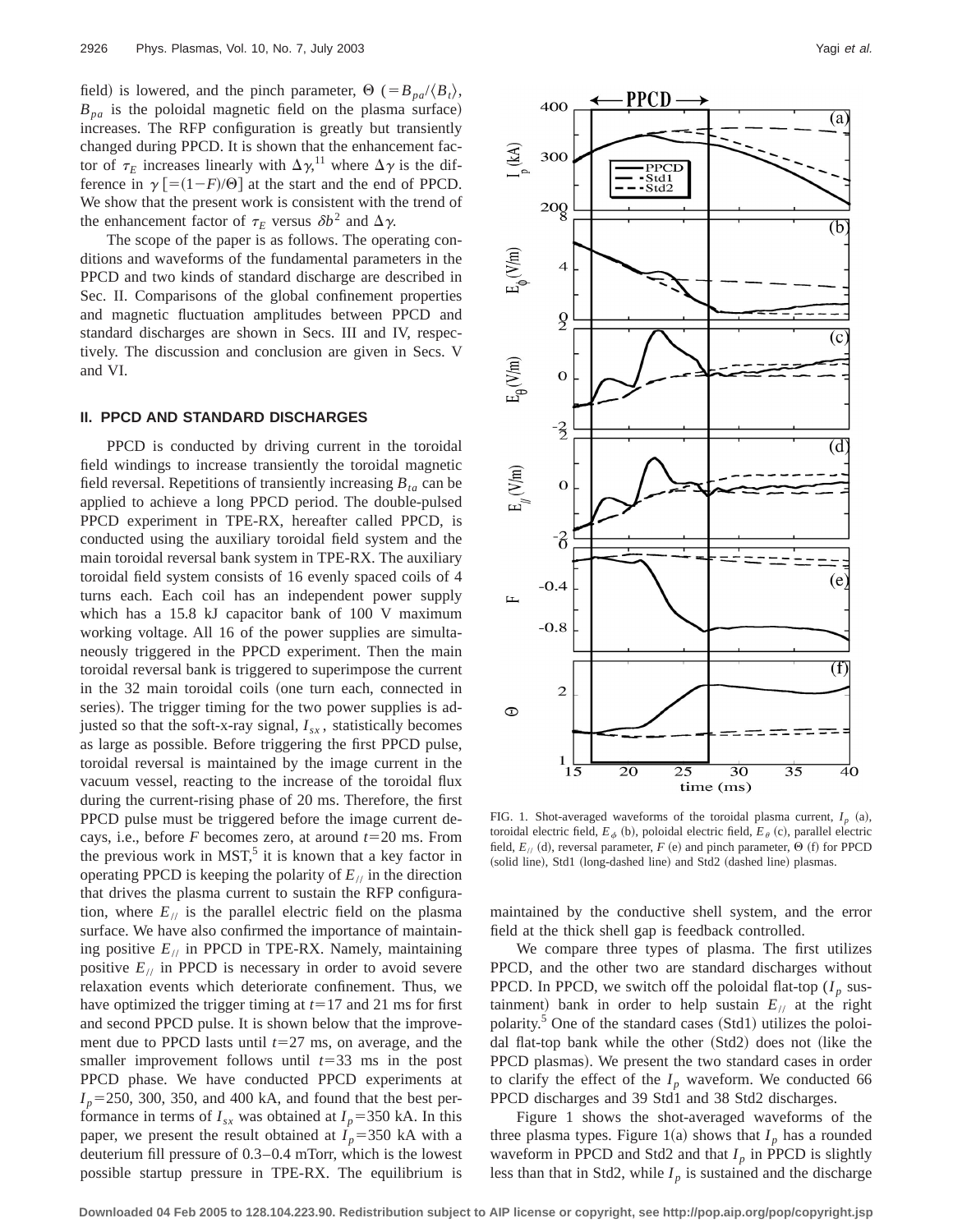duration is longest, up to 80 ms, in Std1, which reflects the difference in the operation of the poloidal flat-top bank. The difference is directly seen in the toroidal electric field,  $E_{\phi}$ , in Fig. 1(b). After  $t=20$  ms,  $E_{\phi}$ , in Std1 decays more slowly than before  $t=20$  ms, while  $E_{\phi}$ , decreases to 0.6 V/m in PPCD and Std2 at  $t=30$  ms. The poloidal electric field,  $E_{\theta}$ [Fig.  $1(c)$ ] shows double pulses corresponding to the PPCD operation. The largest value of 2 V/m is obtained at the peak of the second pulse.

A key controlling parameter of the PPCD operation is  $E_{\ell\ell}$ . Figure 1(d) shows a comparison of  $E_{\ell\ell}$ , which is negative and increasing during the current-rising phase in Std1 and Std2. The double pulses in the positive direction are seen in Fig.  $1(d)$ , which correspond to the PPCD operation. It is seen that  $E_{\ell}$ . is maintained for  $t=21-27$  ms. We note here that the first PPCD pulse is not large enough to make  $E_{\ell}$ positive, but that the second pulse indeed produces positive  $E_{\ell\ell}$ . However, we show in Sec. II that the effect of the first pulse is still finite as seen in  $I_{sx}$ , which indicates that the less negative  $E_{\ell}$  in the first pulse can increase  $I_{sx}$ . We also note that  $E_{\text{II}}$  in Std2 is positive and larger than that in Std1 at  $t > 24$  ms. This reflects the fact that  $E_{\phi}$  acts to hinder the field-aligned current outside the reversal surface. This is the reason why  $E_{\phi}$  should be as low as possible or should even be negative<sup>5</sup> in PPCD to sustain positive  $E_{\ell}$ . It should be noted, however, that a quantitative positive correlation is not observed between the value of positive  $E_{\ell}$  and the improvement factor of  $\tau_F$ .

The RFP configuration, in terms of  $F$  and  $\Theta$ , changes in time in PPCD. Figures 1 $(e)$  and 1 $(f)$  show waveforms of *F* and  $\Theta$ , respectively. With each PPCD pulse, *F* is made more negative as a direct consequence of the negatively driven  $B_{ta}$ , and  $\Theta$  increases accordingly. Note that *F* becomes as low as  $-0.8$  and  $\Theta$  becomes as high as 2.2 in PPCD. On the other hand, it should be noted here that  $F$  and  $\Theta$  do not differ very much between Std1 and Std2, in spite of the differences in  $I_p$ ,  $\langle B_t \rangle$ , and  $B_{ta}$ .

#### **III. GLOBAL CONFINEMENT PROPERTIES**

Shot-averaged  $I_{sx}$  and global confinement properties are compared among PPCD, Std1 and Std2 from 15 to 40 ms.

Figure 2(a) shows  $I_{sx}$  for the three cases. Note that  $I_{sx}$ , obtained by a Be-filtered surface barrier diode, is a function of electron density,  $n_e$ , and temperature,  $T_e$ . In PPCD,  $I_{sx}$ starts to increase after the first PPCD pulse at  $t=17$  ms, shows a further increase after the second pulse at  $t=21$  ms, and sharply rises after  $t=25$  ms. The maximum  $I_{sx}$  is obtained at  $t=27$  ms just before  $E_{\text{II}}$  crosses zero and becomes negative again [Fig. 1(d)]. The maximum value of  $I_{sx}$  is one order of magnitude larger than that of Std1 and Std2. A slow decay of *Isx* is observed after PPCD, and *Isx* approaches the level in Std2 at  $t \sim 40$  ms. In 18% of the PPCD plasmas,  $I_{sx}$ does not increase above Std cases. We note that the magnetic fluctuation amplitude is relatively large in these discharges, and these discharges were not included in Figs. 1 and 2. Note that the rest of the PPCD discharges  $(62%)$  are reproducible, but the standard deviation in the level of  $I_{sx}$  in PPCD increased in comparison with that in Std1 and Std2. The ex-



FIG. 2. Shot-averaged waveforms and data of the soft-x-ray signal,  $I_{sx}$  (a), line-averaged electron density,  $n_{el}$  (b), central electron temperature,  $T_{e0}$  (c), ion temperature,  $T_i$  (d), poloidal beta,  $\beta_p$  (e), and energy confinement time,  $\tau_E$  (f) for PPCD (solid line, diamond), Std1 (long-dashed line, square) and Std2 (dashed line, triangle) plasmas.

perimental conditions to obtain good PPCD discharges are described in the recent PPCD experiment in MST.<sup>12</sup> It should also be noted that the effect of the decaying current and ohmic heating power in Std2 on  $I_{sx}$  appears after  $t > 25$  ms when the decay of  $I_p$  starts [Fig. 1(a)]. The soft-x-ray signal is sustained up to  $t \sim 40$  ms in Std1 as long as  $I_p$  is sustained.

The line-averaged electron density,  $n_{el}$ , obtained using a two-color, heterodyne  $CO<sub>2</sub>$  interferometer, is shown in Fig. 2(b). The line-averaged electron density,  $n_{el}$  is comparable in the three cases before  $t < 24$  ms. Then  $n_{el}$  increases in PPCD, reaching a maximum of  $1 \times 10^{19}$  m<sup>-3</sup> at *t*=32 ms after the end of the PPCD period. The PPCD increment of  $n_{el}$  at  $t=27$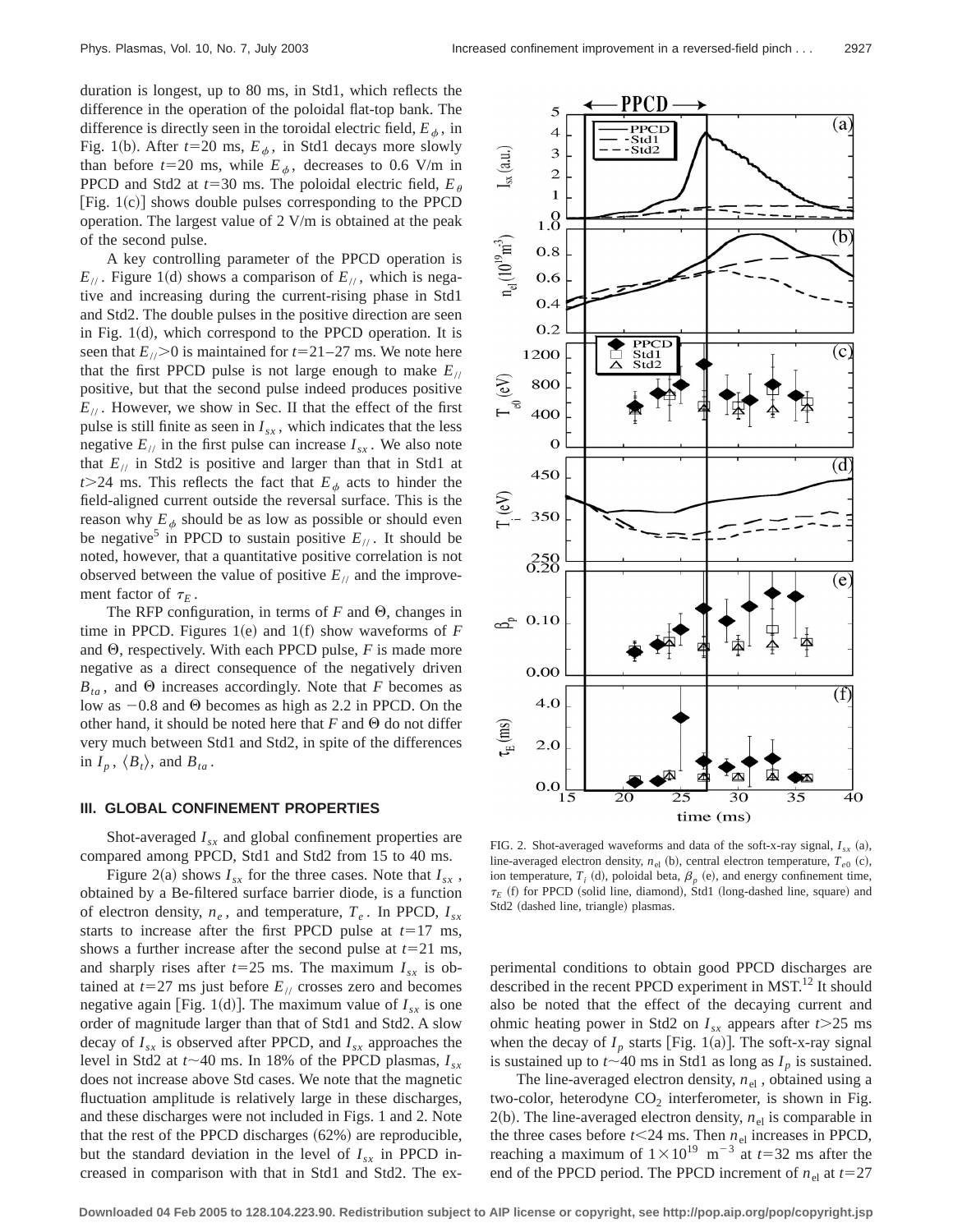ms from those of Std1 and Std2 is 14%. It is also seen in Fig. 2(b) that  $n_{el}$  decays as  $I_p$  decays in Std2, while  $n_{el}$  gradually increases almost in proportion to  $I_p$  in Std1. The increment of  $n<sub>el</sub>$  in PPCD from that in Std2 is larger than the standard deviation. External fuelling was the same in the three cases, and the  $D_{\alpha}$  line intensity decreases during the PPCD.<sup>8</sup> Therefore, the increase  $n<sub>el</sub>$  is plausibly due to the reduced transport of electrons. Note that the  $D_{\alpha}$  line intensity of Std1 after *t*.28 ms is larger than that in Std2, and that the apparently larger  $n_{el}$  in Std1 than that in Std2 in Fig. 2(b) does not indicate that the particle confinement in Std1 is higher than that in Std2.

The central electron temperature,  $T_{e0}$ , is measured using a single-pulse, single-point Thomson scattering system. We measured  $T_{e0}$  at eight time points in PPCD and six time points in Std1 and Std2. Between six and nine measurements were made at each time point. Figure  $2(c)$  shows the shotaveraged  $T_{e0}$  for the three cases. It is seen in Fig. 2(c) that  $T_{e0}$  in PPCD has a peak at  $t=27$  ms when  $I_{sx}$  has a peak, and then drops to a level comparable to that in Std1 and Std2. The maximum value of  $T_{e0}$  ~1 keV is obtained at the peak, the value of which is a factor of two larger than in Std1 and Std2. The level of  $T_{e0}$  in Std1 confirms the previously reported result for Std1.<sup>13</sup> Relatively large standard deviation accompanies each average value of  $T_{e0}$ , in comparison with those in  $n_{el}$  and  $T_i$ , mainly because of the spatially and temporally pointwise nature of the Thomson scattering system and because of the relatively poor photon statistics. Somewhat larger error bars in PPCD than those in Std1 and Std2 reflect that the shot-by-shot deviation of the plasma performance in PPCD is larger than that in Std1 and Std2. It should be noted, however, that the hypothesis that  $T_{e0}$  in PPCD is higher than that in Std1 and Std2 is correct with a level of significance of 84%, because the difference of  $T_{e0}$ between PPCD and Std cases is comparable to the standard deviation of the distribution of  $T_{e0}$  in PPCD.

The ion temperature,  $T_i$ , is measured using an electrostatic neutral particle energy analyzer (NPA). Figure  $2(d)$ shows that *T<sub>i</sub>* in PPCD is slightly higher than in Std1 and Std2 after  $t=18$  ms, and the increment lasts well after the end of PPCD. The difference of  $T_i$  between PPCD and Std1/ Std2 is approximately 100 eV, which is a difference outside the experimental error. This increase of  $T_i$  was also observed with single-pulse PPCD in TPE-RX $<sup>8</sup>$  although the increment</sup> was smaller than in the present case. On the other hand,  $T_i$ did not change during the PPCD operation in MST.<sup>5</sup> Since the equi-partition time from electrons to ions is on the order of 0.2  $s$ ,<sup>13</sup> the ion heating mechanism in the standard RFP plasma is mainly attributed to magnetohydrodynamic  $(MHD)$  activity.<sup>14</sup> The magnetic field fluctuation amplitude of the core-resonant  $m=1$  modes, where  $m$  is the poloidal mode number, decreases in PPCD, while that of the edgeresonant  $m=0$  modes in PPCD remains comparable to or somewhat larger than that of the Std cases, as described in Sec. IV. The reason why  $T_i$  increases in PPCD is unclear. The increase of  $T_i$  during the PPCD period may be an indication of reduced ion energy transport.

We calculate the poloidal beta,  $\beta_p$   $[=\langle p \rangle / (B_{pa}^2 /2\mu_0)$ , where  $\langle p \rangle$  is the volume averaged plasma pressure,  $\mu_0$  is the vacuum permeability] assuming fixed spatial profiles,  $T_e(r)$ /  $T_{e0} = T_i$  (*r*)/ $T_{i0} = n_e$  (*r*)/ $n_{e0} = [1 - (r/a)^3]$  and  $n_i = n_e$ , where the subscript "0" indicates a central value,  $T_{i0} = T_i$  (NPA) is assumed, and  $n_i$  is the ion density. The volume-averaged plasma pressure,  $\langle p \rangle$ , is calculated from  $\langle n_e(r) | T_e(r) + T_i$  $(r)$ ). Note that  $\langle p \rangle$  is only weakly affected by the power of  $(r/a)$  in the profile function. For example,  $\langle p \rangle$  is larger by 25% when  $1-(r/a)^6$  is assumed than when  $1-(r/a)^3$  is assumed. The  $\beta_p$  calculated for the three cases is plotted in Fig. 2(e), which shows that  $\beta_p$  increases after *t*>24 ms in PPCD, and has a local peak at  $t=27$  ms.  $\beta_p$  still increases later on and has a higher peak at around  $t=33$  ms. The large  $\beta$ <sub>*p*</sub> value after the PPCD period results from the fact that  $\langle p \rangle$ , particularly  $n_e$  and  $T_i$ , is sustained during the strong decay of  $I_p$ , in the post-PPCD period. The peak value of  $\beta_p$  at  $t=27$  ms is approximately 13%, which is approximately twice as high as  $\beta_p$  in Std1 and Std2. Note that the total beta,  $\beta_{\text{tot}} = \langle p \rangle / [(B_{pa}^2 + B_{ta}^2)/2\mu_0] = 11\%$  at *t*=27 ms, which is also twice as high as  $\beta_{\text{tot}}$  in Std1 and Std2.

The estimation of  $\tau_E$  [=W<sub>s</sub>/( $P_{\text{Oh}}$ – $dW_s/dt$ )] in PPCD requires a proper treatment of the Ohmic input power,  $P_{\text{Oh}}(=R_p I_p^2)$  and the rate of change of the stored thermal energy,  $W_s (= 3 \pi^2 Ra^2 \langle p \rangle)$ , since these values vary in time, and  $dW_s/dt$  can be comparable to  $P_{\text{Oh}}$ . In the present work, *P*<sub>Oh</sub> is calculated after subtracting the inductive term in the loop voltage using the  $\alpha$ - $\Theta$ 0 model.<sup>15</sup> The time derivative of *Ws* is calculated after temporally smoothing the discrete measurement of  $T_{e0}$ ,  $n_{el}$ , and  $T_i$ . The  $\tau_E$  obtained in PPCD has a sharp peak at  $t=25$  ms and a broad plateau for  $t=27-33$  ms as shown in Fig. 2(f). The shot-averaged peak value of  $\tau_E$  at  $t=25$  ms is 3.5 ms which is a factor of five larger than in Std1 and Std2. The peak has a large standard deviation mainly due to the large deviation of the denominator,  $P_{\text{Oh}} - dW_s/dt$ , in the definition of  $\tau_E$ . From the statistical point of view, however, as discussed for the increment of  $T_{e0}$ , in PPCD, the hypothesis that PPCD yields higher  $\tau_E$ than the average  $\tau_F$  in the Std cases is correct with a level of significance of approximately 84%. Note that at  $t=25$  ms  $P_{\text{Oh}}$  has a minimum of 3 MW, and  $dW_s/dt$  has a maximum of 1.4 MW, so that  $P_{\text{Oh}} - dW_s/dt$  is minimum then. The rate of change of  $P_{\text{Oh}}-dW_s/dt$  exceeds that of  $W_s$  which has a peak at  $t=27$  ms. Thus the peak of  $\tau_E$  appears at a time different from that when  $I_{sx}$  and  $\beta_p$  peak. Note that the input power from the capacitor banks of PPCD is mainly consumed in order to increase the magnetic energy of the plasma, which increases with  $\Theta$  [Fig. 1(f)]. The transient nature of PPCD makes the estimation of  $P_{\text{Oh}}-dW_s/dt$  difficult. However, as in early PPCD experiments in MST, $3,4$  we believe that we have reliably estimated  $P_{\text{Oh}}$  using the conventional  $\alpha$ - $\Theta$ 0 model under the assumption of fixed profile shape, but not magnitude for  $T_e$  (*r*),  $T_i$  (*r*), and  $n_e$  (*r*).

## **IV. MAGNETIC FLUCTUATION AMPLITUDE**

The toroidal magnetic field on the equatorial plane outside the vacuum vessel but inside the thick shell is measured using two arrays of  $B_t$  sensing coils which consist of 32 outboard and  $32$  inboard coils,<sup>16</sup> so that a maximum toroidal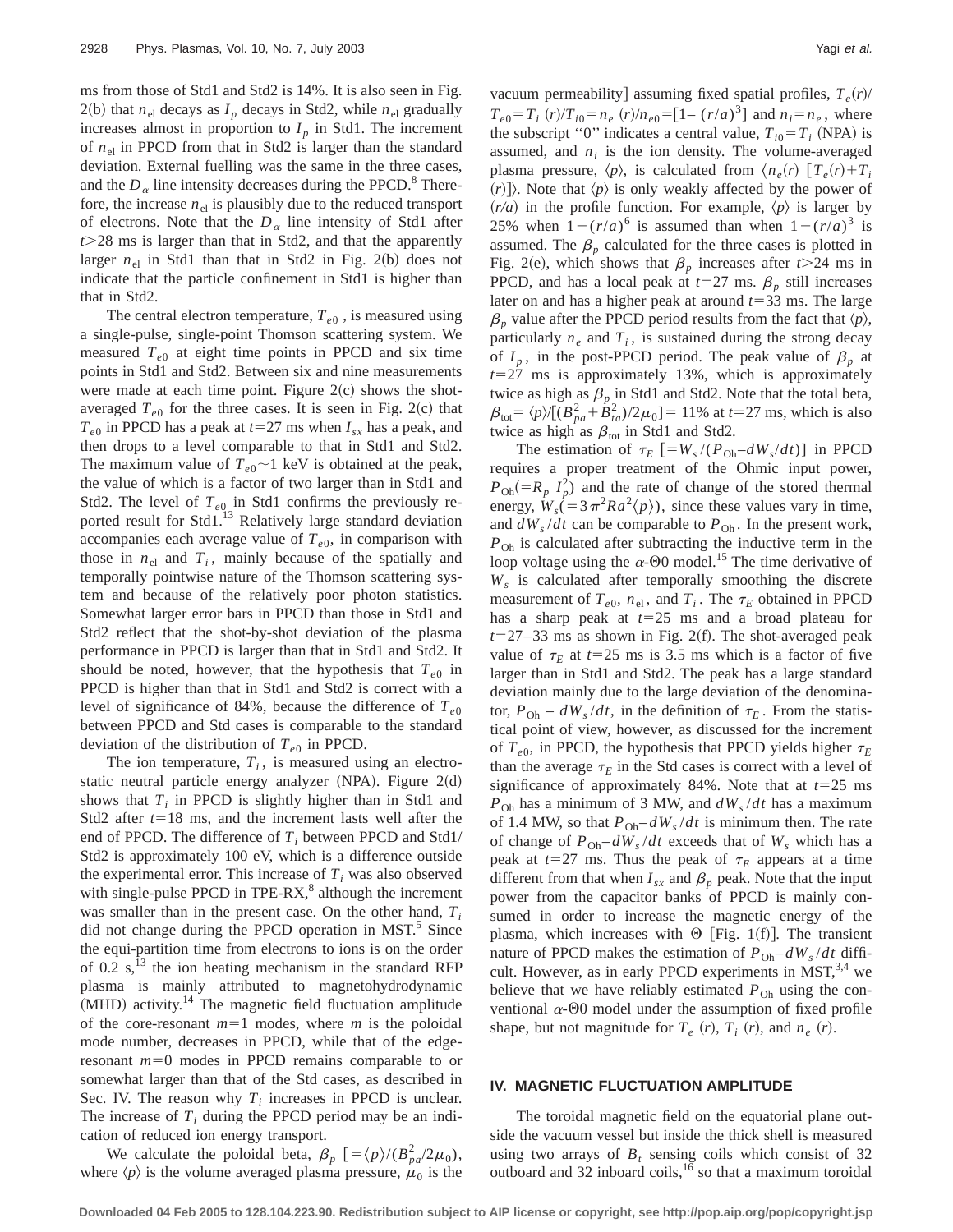**PPCD** PPCE 0.0008  $-<sub>Std2</sub>$  $\frac{1}{4}$  0.0004 0.0000 0.0008  $\frac{20}{\pi}$  0.0004 0.0000 (c 0.0008  $\frac{1}{\sqrt{2}}$  0.0004 0.0000 ά 0.0008  $\frac{10}{\frac{11}{2}}$  0.0004 0.0000  $\overline{\rm(e)}$ 0.0008  $1 = 0$ 0.0004 0.0000  $\overline{30}$  $\overline{35}$ 25 40

FIG. 3. The amplitudes of the  $m=1/n=7$  (a), 8 (b), 9 (c), 10 (d), and  $m=0/n=1$  (e) for PPCD (solid line) and Std2 (dashed line) plasmas.

time (ms)

mode number, *n*, of 16 can be resolved for even  $(m=0)$  and odd  $(m=1)$  modes, where *m* is the poloidal mode number.

Typical amplitudes of the  $m=1/n=7-10$  and  $m=0/n=1$ modes are compared between PPCD and Std2 in Fig. 3. These modes are all resonant. The  $m=1$  mode amplitudes are generally smaller in PPCD than those in Std2. The mode amplitude in PPCD starts to deviate from the levels in Std2 immediately after the first PPCD pulse at  $t=17$  ms. The mode amplitude of  $m=1/ n=7$  in PPCD is 20% of that in Std2 at  $t=25$  ms. The mode amplitudes of  $m=1/n=8$  and 9, in particular, remain smaller than those in Std2 after the PPCD period. Note that the mode spectrum can change with different *F* and  $\Theta$  values [Figs. 1(e) and 1(f)]. The rootmean-square (rms) value of the mode amplitude of  $m=1/n$  $=7-10$  at  $t=25$  ms in PPCD is 60% of that of Std2. On the other hand,  $m=0$  mode amplitudes are comparable to or slightly larger in PPCD than those in Std2  $[Fig. 3(e)]$ . At the moment, we do not understand the reason why the  $m=0$ mode increases in PPCD.<sup>5</sup>



FIG. 4. An increment of energy confinement time,  $\delta \tau_E$ , is plotted for the present work (diamond) with the standard deviation and for previous works (circles), as a function of  $\delta b^2$ , which is the square of PPCD magnetic field fluctuation amplitude normalized by that in the case without PPCD. The solid line shows a reference line of  $\delta \tau_E \sim \delta b^2$ .

## **V. DISCUSSION**

In this section, we compare the increment of  $\tau_E$  with that in the previous PPCD experiments<sup>3–6,8</sup> in terms of the magnetic fluctuation amplitude and a parameter reflecting the RFP configuration.<sup>11</sup>

Five PPCD experiments<sup>3–6,8</sup> have been reported, and we can add the present work to the PPCD database. First, the factor by which  $\tau_E$  increases,  $\delta \tau_E$ , is plotted versus  $\delta b^2$ , which is the square of the magnetic fluctuation amplitude in PPCD normalized by that in the case without PPCD (Fig. 4). Note that  $\delta b^2$  is calculated from the available magnetic fluctuation signals in Refs. 3–6,8 at the time when  $\delta \tau_E$  is maximum during the PPCD period. The information of the mode number or the rms value in calculating  $\delta b^2$  is shown in Fig. 4. Previous results are plotted with black circles, and the present work is represented by a diamond. The solid line corresponds to  $\delta \tau_E \sim \delta b^{-2}$ , which is predicted based on the theory of the transport in a stochastic magnetic field.<sup>17</sup> We have pointed out<sup>8</sup> that the previous PPCD results seem to follow this reference line. Figure 4 shows that a fivefold improvement of  $\tau_E$  in the present work is located off the reference line if the rms value is used for  $\delta b^2$ . We also note in Fig. 4 that the data points of  $\delta \tau_E$  using the  $m=1$  mode amplitude tend to rise more steeply than the reference line, which indicates that the transport in the highly improved PPCD experiments ( $\delta \tau_F$ >5) may be by a mechanism different from the stochasticity of the magnetic field line. Strong magnetic shear in the PPCD operation can reduce the pressure-driven instability, for example.

Another comparison of  $\delta \tau_E$  is made in terms of a parameter reflecting the RFP configuration as a function of *F* and  $\Theta$ . In RFP plasmas, *F* and  $\Theta$  tend to follow a line of constant  $\gamma$  [=(1-*F*)/ $\Theta$ ] when *B<sub>ta</sub>* is varied shot by shot.<sup>18</sup> On the other hand, in the PPCD experiments, we noted that  $\gamma$  increases in time during the PPCD period. $8$  Note, in the range of *F* and  $\Theta$  explored in the present work,  $\gamma$  is approximately a linear function of  $(I_{\phi}/I_n)$ , where  $I_{\theta}$  is the total poloidal plasma current flowing between the magnetic axis and the plasma surface. Figure  $5(a)$  shows shot-averaged temporal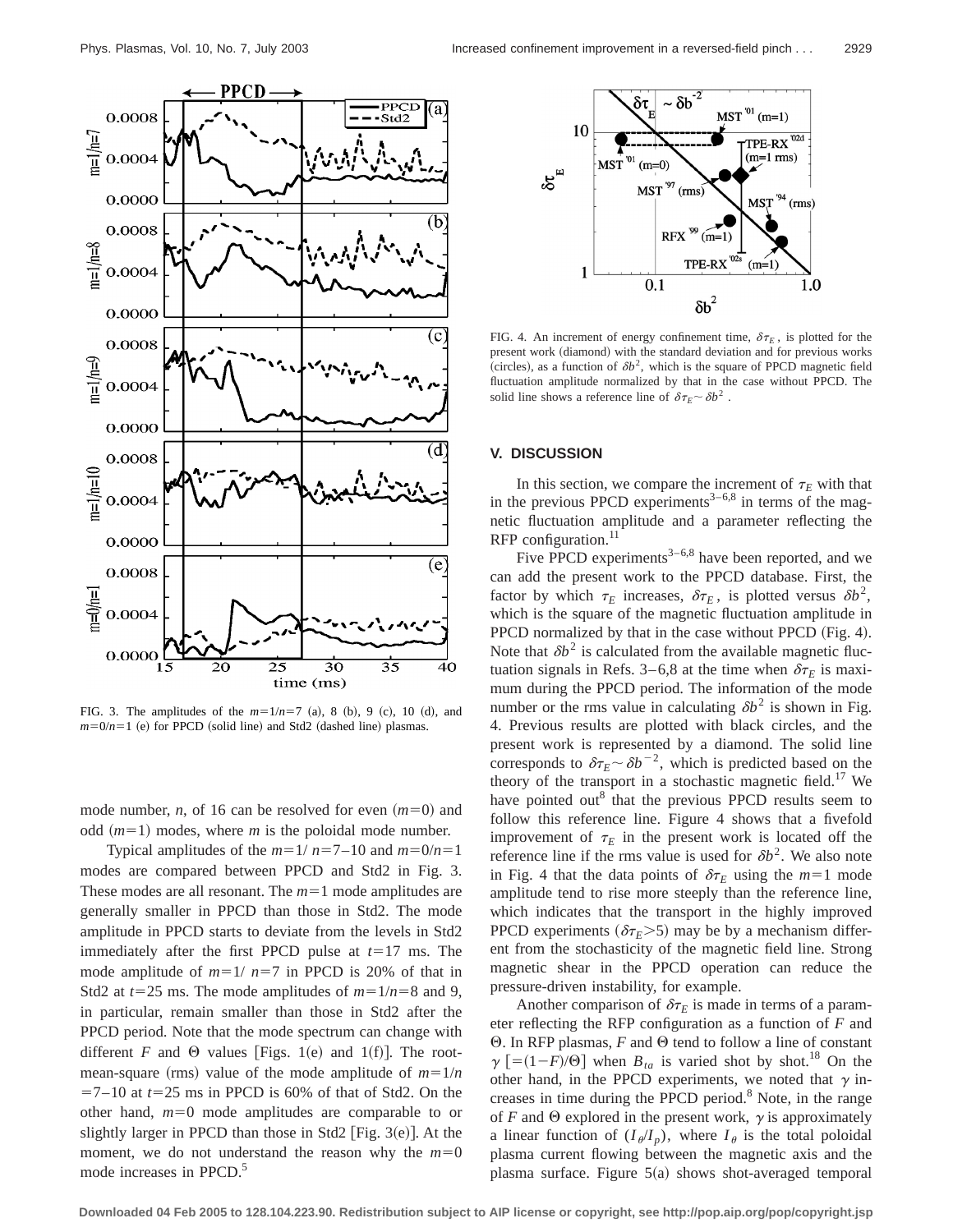

FIG. 5. Shot-averaged temporal evolution of  $\gamma$   $\lceil = (1 - F)/\Theta \rceil$  (a) for PPCD (solid line, diamond), Std1 (long-dashed line, square) and Std2 (dashed line, triangle) in a time period of  $t=15-40$  ms. An increment of energy confinement time,  $\delta \tau_E$ , is plotted (b) for the present work (diamond) and for the previous works (circles), as a function of  $\Delta \gamma$  which is the difference of  $\gamma$  [=(1-*F*)/O] between the start and the end, or the time when  $\tau$ <sub>*E*</sub> is evaluated, in the PPCD period.

evolutions of  $\gamma$  in PPCD, Std1 and Std2. Figure 5(a) shows that  $\gamma$  initially decreases slightly after the first PPCD pulse, then rapidly increases after the second PPCD pulse, and becomes saturated at  $t \sim 25$  ms, when  $\tau_E$  has a peak [Fig. 2(f)], which may indicate that reduced transport is related to  $\gamma$ . The amount  $(\Delta \gamma)$  by which  $\gamma$  changes between  $t \sim 17$  ms and 25 ms is approximately 0.1. It was shown in Ref. 11 that  $\delta \tau_E$ linearly increases with  $\Delta \gamma$ , and that  $\Delta \gamma$ , which is an indicator of the driven poloidal current, can be a simple figure of merit for PPCD. The improvement in the present work is plotted with the previous results as a function of  $\Delta \gamma$  in Fig. 5(b). Although the standard deviation of  $\delta \tau_E$  is large,  $\delta \tau_E$  in the present work is not contradictory to the overall linear trend. The best fit for the six data points yields  $\delta \tau_E = 1 + 35 \Delta \gamma$ . This apparent strong correlation indicates importance of the increase of  $I_{\theta}$  for confinement improvement in RFP plasmas.

#### **VI. SUMMARY AND CONCLUSIONS**

The results of the upgraded PPCD experiment in the TPE-RX RFP device were presented. The energy of the main toroidal reversal bank was increased, and an additional toroidal field coil system was installed so that the double-pulse PPCD operation was possible. This has allowed better performance than in the first single-pulse PPCD experiment in TPE-RX.<sup>8</sup> The result for the new PPCD was compared with those of two kinds of standard discharge, Std1 and Std2 at  $I_p \sim 350$  kA. It was shown that all of the measured thermal properties,  $n_{el}$ ,  $T_{e0}$ , and  $T_i$ , increased from those in Std1 and Std2. The global confinement properties  $\beta_p$  and  $\tau_E$  were calculated assuming fixed shape of spatial profiles including finite  $dW_s/dt$  and using the  $\alpha$ - $\Theta$ 0 model. On average, the results showed a twofold improvement in  $\beta_p$  and fivefold improvement in  $\tau_E$ , which is similar to the improvement reported earlier in MST.<sup>4</sup> Magnetic field fluctuation amplitudes were also compared, using  $B_t$  signals. The square of the rms amplitude of  $m=1$  modes became 36% of those in Std1 and Std2. The increment of  $\tau_E$ ,  $\delta \tau_E$ , was discussed in terms of  $\delta b^2$  and  $\Delta \gamma$  in comparison with the results of previous PPCD experiments.<sup>3–6,8</sup> It was shown that  $\delta \tau_E$  is approximately consistent with the overall tendency shown in the previous PPCD database. In particular, it was shown here that  $\Delta \gamma$  can be a figure of merit for PPCD.

## **ACKNOWLEDGMENTS**

The authors are grateful to Dr. Y. Owadano for his encouragement and support of this work. This work was financially supported by the Budget for Nuclear Research of the Ministry of Education, Culture, Sports, Science and Technology based on screening and counseling by the Atomic Energy Commission.

- <sup>1</sup>H. A. B. Bodin and A. A. Newton, Nucl. Fusion **20**, 1255 (1980).
- 2H. K. Moffat, in *Magnetic Field Generation in Electrically Conducting Fluids* (Cambridge University Press, Cambridge, 1978).
- <sup>3</sup> J. S. Sarff, S. A. Hokin, H. Ji, S. C. Prager, and C. R. Sovinec, Phys. Rev. Lett. 72, 3670 (1994).
- 4J. S. Sarff, N. E. Lanier, S. C. Prager, and M. R. Stoneking, Phys. Rev. Lett. 78, 62 (1997).
- 5B. E. Chapman, J. K. Anderson, T. M. Biewer, D. L. Brower, S. Castillo, P. K. Chattopadhyay, C.-S. Chiang, D. Craig, D. J. Den Hartog, G. Fiksel,
- P. W. Fontana, C. B. Forest, S. Gerhardt, A. K. Hansen, D. Holly, Y. Jiang,
- N. E. Lanier, S. C. Prager, J. C. Reardon, and J. W. Warff, Phys. Rev. Lett. **87**, 205001 (2001).
- 6R. Bartiromo, P. Martin, S. Martini, T. Bolzonella, A. Canton, P. Innocente, L. Marrelli, A. Murari, and R. Pasquarotto, Phys. Rev. Lett. **82**, 1462  $(1999)$ .
- 7Y. Yagi, S. Sekine, H. Sakakita, H. Koguchi, K. Hayase, Y. Hirano, I. Hirota, S. Kiyama, Y. Maejima, Y. Sato, T. Shimada, and K. Sugisaki, Fusion Eng. Des. 45, 409 (1999).
- 8Y. Yagi, Y. Maejima, H. Sakakita, Y. Hirano, H. Koguchi, T. Shimada, and S. Sekine, Plasma Phys. Controlled Fusion 44, 335 (2002).
- 9B. E. Chapman, A. F. Almagri, J. K. Anderson, C.-S. Chiang, D. Craig, G. Fiksel, N. E. Lanier, S. C. Prager, J. S. Sraff, M. R. Stoneking, and P. W. Terry, Phys. Plasmas 5, 1848 (1998).
- 10N. E. Lanier, D. Craig, J. K. Anderson, T. M. Biewer, B. E. Chapman, D. J. Den Hartog, C. B. Forest, S. C. Prager, D. L. Brower, and Y. Jiang, Phys. Rev. Lett. **85**, 2120 (2000).
- 11Y. Yagi, H. Koguchi, Y. Hirano, H. Sakakita, T. Shimada, and S. Sekine, J. Phys. Soc. Jpn. **71**, 2574 (2002).
- 12B. E. Chapman, A. F. Almagri, J. K. Anderson, T. M. Biewer, P. K. Chattpadhyay, C.-S. Chiang, D. Craig, D. J. Den Hartog, G. Fiksel, C. B. Forest, A. K. Hansen, D. Holly, N. E. Lanier, R. O'Connell, S. C. Prager, J. C. Reardon, J. S. Sarff, M. D. Wyman, D. L. Brower, W. X. Ding, Y. Jiang, S. D. Terry, P. Franz, L. Marrelli, and P. Martin, Phys. Plasmas **9**, 2061 (2002).
- <sup>13</sup>Y. Yagi, Nucl. Fusion **40**, 1933 (2000).
- 14K. Miyamoto, N. Asakura, A. Ejiri, A. Fujisawa, T. Fujita, N. Inoue, H. Ji,
- S. Matsui, K. Mayanagi, J. Morikawa, H. Morimoto, D. Nagahara, Y.